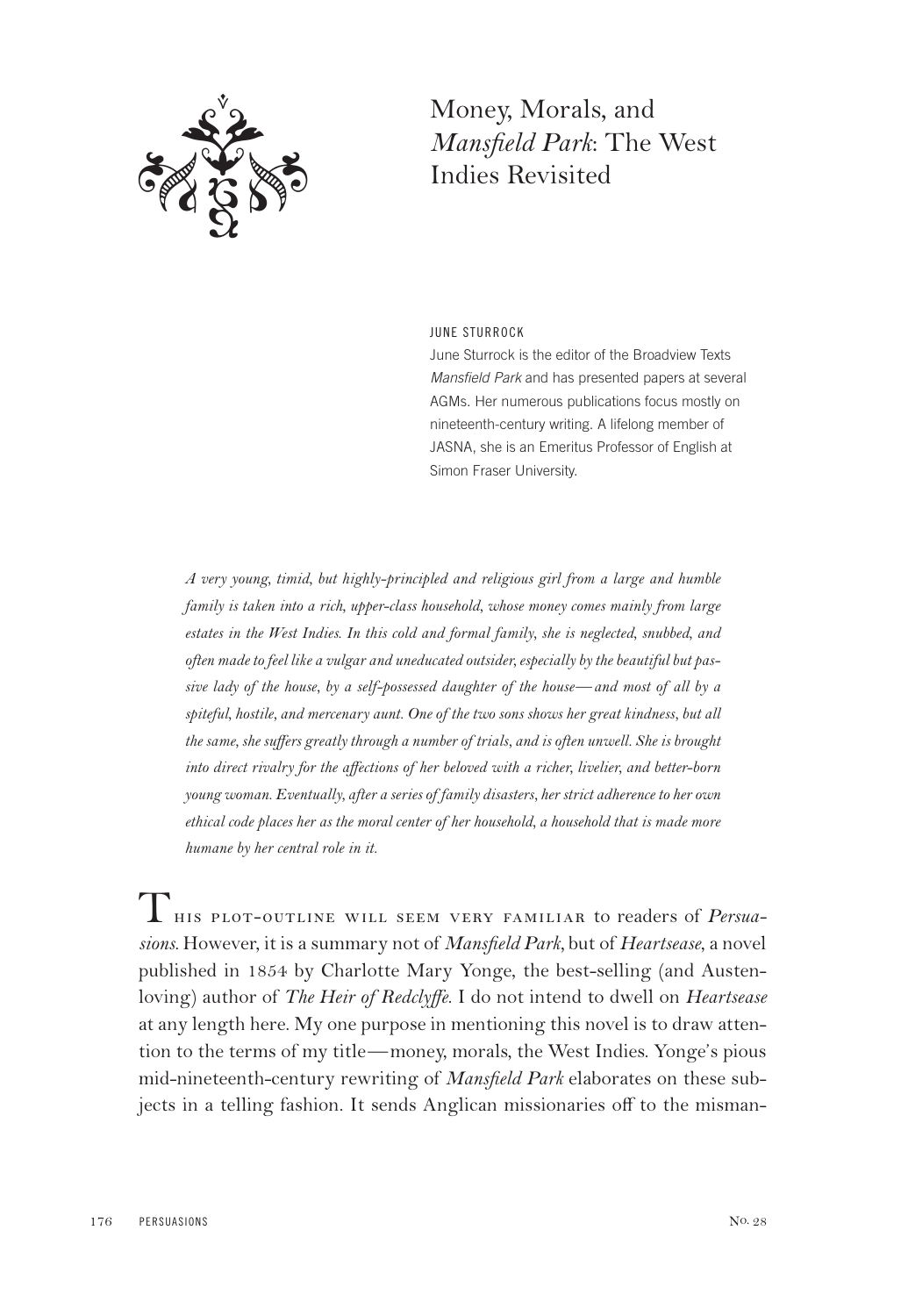aged West Indian properties belonging to its version of the Bertram family, and involves at least half-a-dozen other instances of gross financial mismanagement or corruption, as well as a series of both proposed and actual mercenary marriages (Dunlap 1). Evidently an astute, if biased, reader of this period saw both Austen's West Indian references, and the related and insistent concern with false attitudes towards money, as significant moral aspects of *Mansfield Park*. Victorian readers and writers, that is, were prepared to view Austen's fiction in terms of the morality of material and economic issues. After Yonge, however, these concerns were largely ignored by Austen's readers for the next century or so. Not until the later twentieth century, and especially after the publication of Edward Said's "Jane Austen and Empire" in 1989, was the West Indian question seen as being of much significance. For me, as apparently for Charlotte Yonge, the Antiguan connection in *Mansfield Park* relates closely to Austen's insistence on attitudes towards money in this novel. Like a good neo-Victorian, I will discuss these concerns in relation to that other important M-word—morals.

## $\infty$

I do not write for such dull Elves As have not a great deal of Ingenuity themselves. (*Letters* 29 January 1813)<sup>₁</sup>

Nor does she: we, her readers, need whatever wits we have about us. Austen's *Mansfield Park* indicates, without statement or comment, that Sir Thomas Bertram is a slave-owner; Patricia Rozema's *Mansfield Park*, with its mournful music, slave-ships, and horrendous etchings purloined from William Blake, insists loudly on the dark significance of this fact. Rozema, like Blake, has a good reason for her insistence. A (Miramax) film-maker in 1999, such as Rozema, addresses a multi-national audience unlikely to be especially well-informed about British involvement in slavery. An illustrator and engraver working in the early 1790s, such as Blake, addresses a British readership torn over the question of slavery.<sup>2</sup> Blake, moreover, was engaged with (or against) a text—Stedman's *Five Years' Expedition Against the Revolted Negroes of Surinam*—that was, at best, ambivalent on the subject. Austen is working in a different and more supple medium. She is also working after the British abolition of the slave trade and addressing an audience sensitized by decades of abolitionist propaganda. More significantly, she has a different aesthetic, choosing to write with a peculiar subtlety that demands all the "Ingenuity" of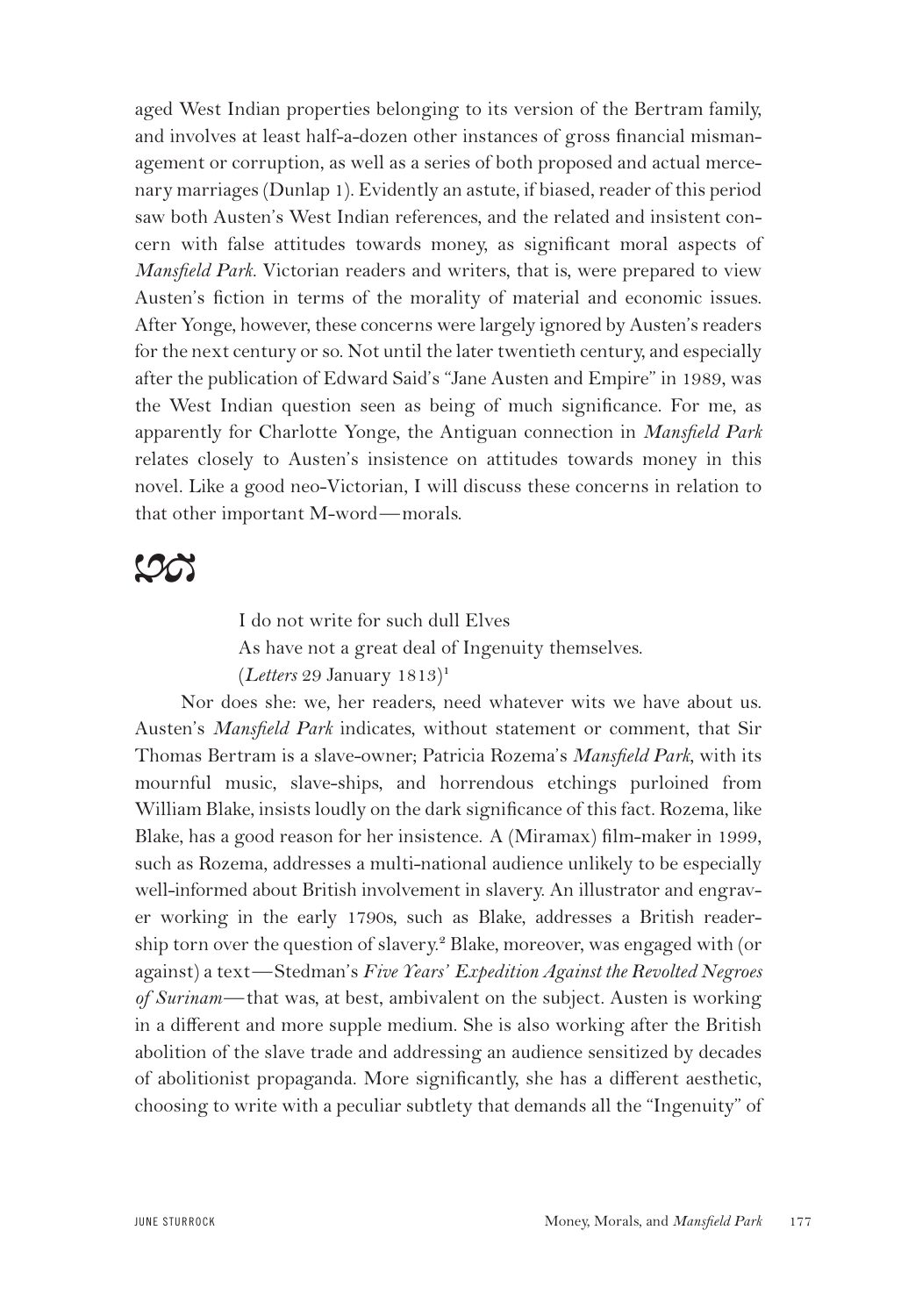those dullish elves, her twenty-first century readers. Her art is one of implication, precision, and economy.

As Said points out, Austen's references to Antigua are minimal. We learn that Sir Thomas has property on one of the Leeward Islands (5). We gather that it is not prospering (24, 30) and then that its poor returns demand his presence (32)—a prolonged presence (38). We hear that he returns, thin, tired and weather-beaten, anxious to talk about his experiences (178), that Fanny asks him about the slave trade, and that his answer to this question whatever it may have been—ends the conversation (198). And that's it. These references communicate nothing at all about Sir Thomas's behavior in Antigua or his opinions and observations about slavery there: he may have been either for the slave trade or against it.

In another text these may well have been crucial questions. Here the Antiguan allusions function quite differently. In terms of plot, Sir Thomas, the controlling parent, must absent himself from home for a period long enough to allow his family to entangle themselves with Crawfords, Rushworths and Mr. Yates; problems with an Antiguan estate provide a perfectly convincing rationale for such an absence. The colony, like the rest of the British West Indies, was in decline at the period at which *Mansfield Park* is set. "Bankruptcy is universal," wrote Governor Lavington from Antigua in 1805. The British parliament set up three committees studying the economic "distress" of West Indian planters between 1807 and 1808 (Ragatz 309). Again, in terms of the moral positioning of the character of Sir Thomas, Austen chooses Antigua with some care, as the West Indian island on which slaves stood the best chance of comparatively humane treatment. In the years after liberation, it would be the only one in the Antilles "to eventually extend freedom to its slaves without an initial apprenticeship period" (Ragatz 66-67). William Wilberforce in 1791, as John Wiltshire notes, comments on the comparative well-being of the slaves of Antigua, attributing it to the work of Moravian and Methodist missionaries ("Decolonising *Mansfield Park*" 312). Earlier, Janet Schaw, in her West Indian journal, had written of Antigua as "strikingly superior to those of the other [British West Indian] possessions with respect to the privilege accorded" the Africans (92), attributing this superiority not to missionary work but to the comparative rarity of absentee landlords on the island.

Sir Thomas, though, is an absentee landlord. Evidently, Austen's references to Antigua, though sparse, have rich and complex implications. Sir Thomas is a slave-owner, a category common enough amongst English gen-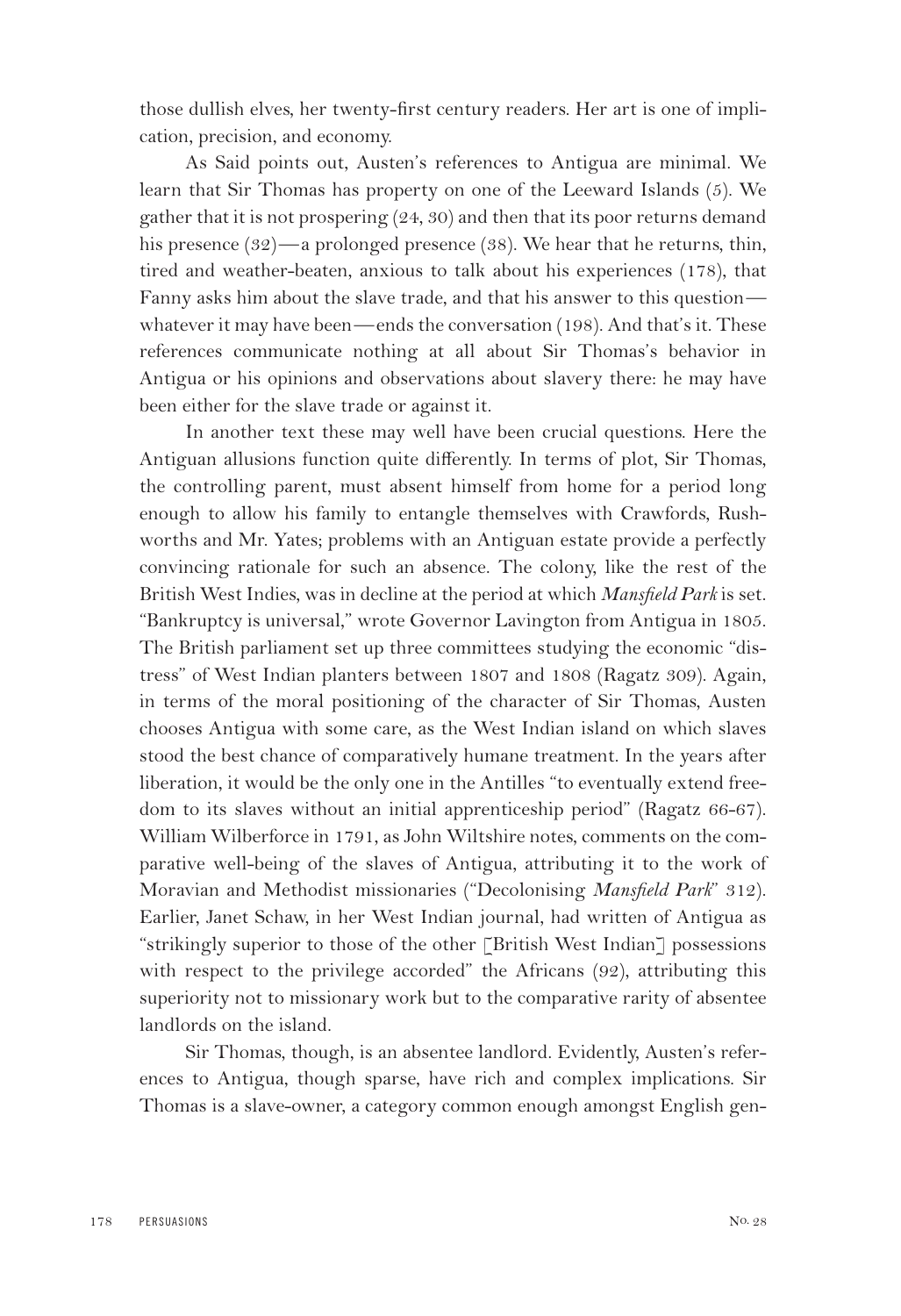tlemen, but known through the propaganda campaigns as being capable either of comparatively humane behavior or of "Savage Murder," as Hannah More put it in 1795 ("The Sorrows of Yamba" 498). While I agree with Wiltshire that "an income from the West Indies would be a normal or unremarkable part of a gentleman's estate" ("Decolonising *Mansfield Park* " 305) Austen's more sensitive readers would have been aware of its unsavory connotations. All the same, Sir Thomas owns slaves on an island known for its comparatively merciful treatment of Africans, while being one of those absentee landlords whose inattention can foster abuses. These few references indicate, with splendid Austenian economy, the crucial contradictions and complexities of Sir Thomas's character, which are apparent in all his interactions with other people, and more especially in those interactions in which money or material advantage is concerned. Sir Thomas may never be entirely motivated by "the sordid lust for gold" that More, and many others, associates with slaveowners (*Slavery* 127), but that "lust" affects in some degree virtually every action he takes.

The very first information Austen provides about Sir Thomas, apart from his rank and his wealth, communicates the mixed motives that habitually impel him. The narrative voice comments, in relation to his willingness to help his in-laws, the Prices, "Sir Thomas had interest, which, from principle as well as pride, from a general wish of doing right, and a desire of seeing all that were connected with him in situations of respectability, he would have been glad to exert . . ." (3-4). Principle and pride, the wish to do right and the wish for enhanced respectability: Sir Thomas, then, like most of us, is motivated by a combination of moral standards and worldly interest. This uneasy combination drives his actions throughout the novel. For instance, he conscientiously offers to release his daughter Maria from her engagement to the clownish Mr. Rushworth. When she refuses this offer, however, he is quickly satisfied:

too glad to be satisfied perhaps to urge the matter quite so far as his judgment might have dictated to others  $\ldots$  [,] happy to escape the embarrassing evils of such a rupture, the wonder, the reflections, the reproach that must attend it, happy to secure a marriage which would bring him such an addition of respectability and influence  $\dots$  (201)

He acts, that is, largely out of concern for material and social advantage. As he comes to realize later, out of painful experience, in Maria's marriage he has "sacrificed the right to the expedient, and been governed by motives of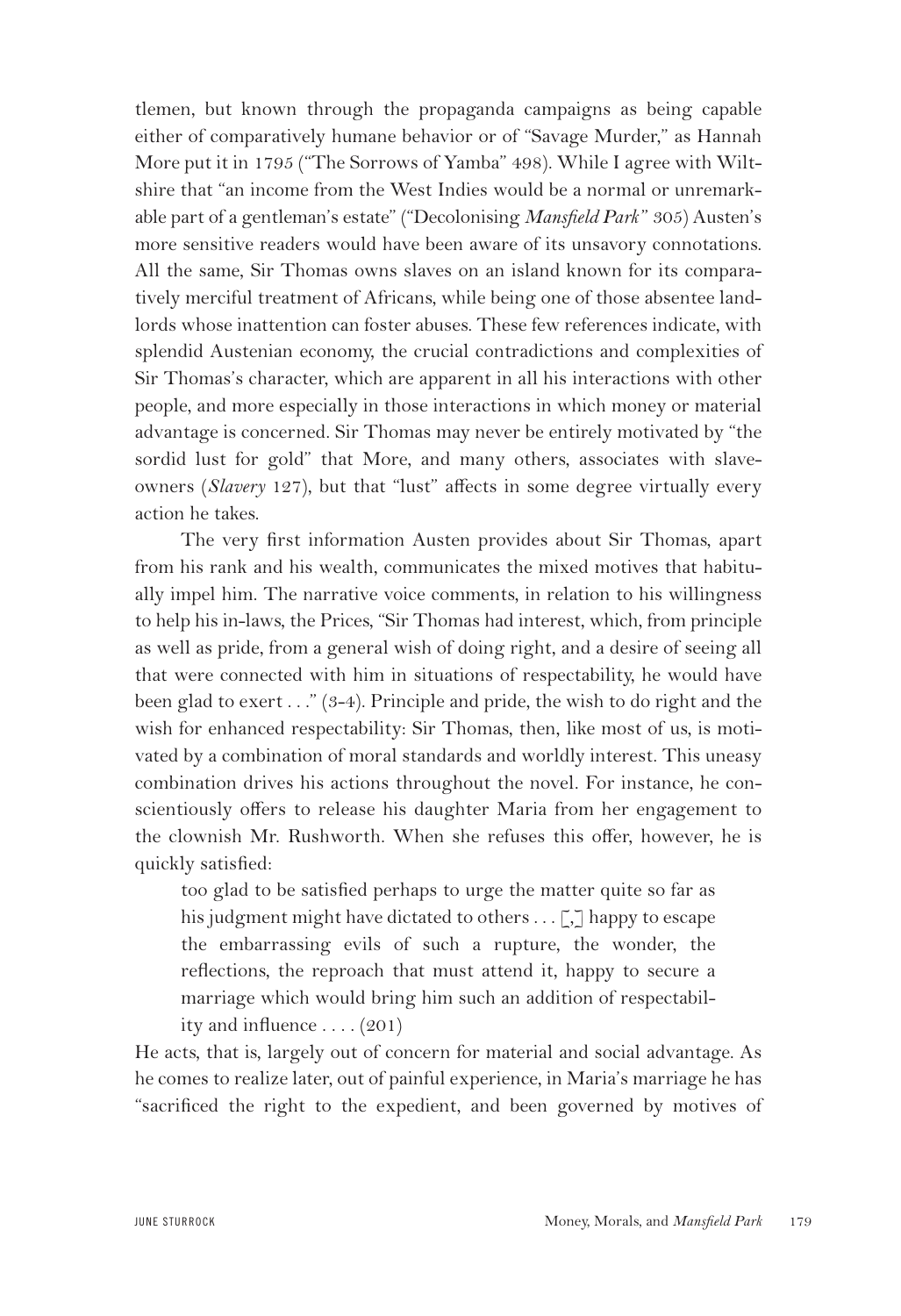selfishness and worldly wisdom" (461). These same motives—expediency, selfishness, worldly wisdom—are again at work when he tries to bully Fanny into accepting Henry Crawford: he expects his niece to act as he has acted, not out of affection or principle, but out of consideration of "'[t]he advantage or disadvantage of [her] family" (318).

From the first page of this novel onwards, Austen represents most of her characters as activated, like Sir Thomas, by a complex of motives, amongst which material gain often dominates. She also represents them as able, again like Sir Thomas, to veil their materialism in the language of duty. As a wealthy and independent male, Sir Thomas is free to view material gain discreetly, in terms of "respectability and influence," rather than direct financial advantage. Other characters, especially women, lacking the freedom inherent in Sir Thomas's position, must take a more direct view of monetary considerations. The more obvious instances of this form of materialism relate to sex and marriage. As Edward Copeland, discussing *Mansfield Park* observes, unsentimentally, "the heartbeat of romance lies in a good income" ("Money" 133). Maria Bertram's ruinous marriage is based on a perverted sense of duty: "Being now in her twenty-first year, Maria Bertram was beginning to think matrimony a duty; and as a marriage with Mr. Rushworth would give her the enjoyment of a larger income than her father's, . . . by the same rule of moral obligation, her evident duty was to marry Mr. Rushworth if she could" (38-39). The evident irony of the narrative voice here makes it impossible to assess how far the language of "duty" and "moral obligation" is intended to approximate to Maria's thought, and how far it reflects more generally on the codes of conduct in relation to marriage that were common among the gentry, pseudo-gentry, and the middle-classes. Maria and Maria's society are equally condemned by such a commentary.

Elsewhere, Austen puts similar language directly into the mouths of her characters. Maria Bertram might well have gathered her moral standards from that most proper source, her own mother. Lady Bertram, giving Maria's cousin Fanny the one "rule of conduct" she will ever receive from her aunt, is quite clear on the morality of marriage: "[Y]ou must be aware, Fanny, that it is every young woman's duty to accept such a very unexceptionable offer as this'" (333). Marry for money. Mary Crawford, though she is quite clearly to a huge degree Lady Bertram's intellectual superior, significantly echoes her words: "'It is every body's duty to do as well for themselves [in marriage] as they can'" (289), she says: "'every body should marry *as soon as they can do it to advantag*e'" (43, my emphasis). Maria, in engaging herself to a man who, with-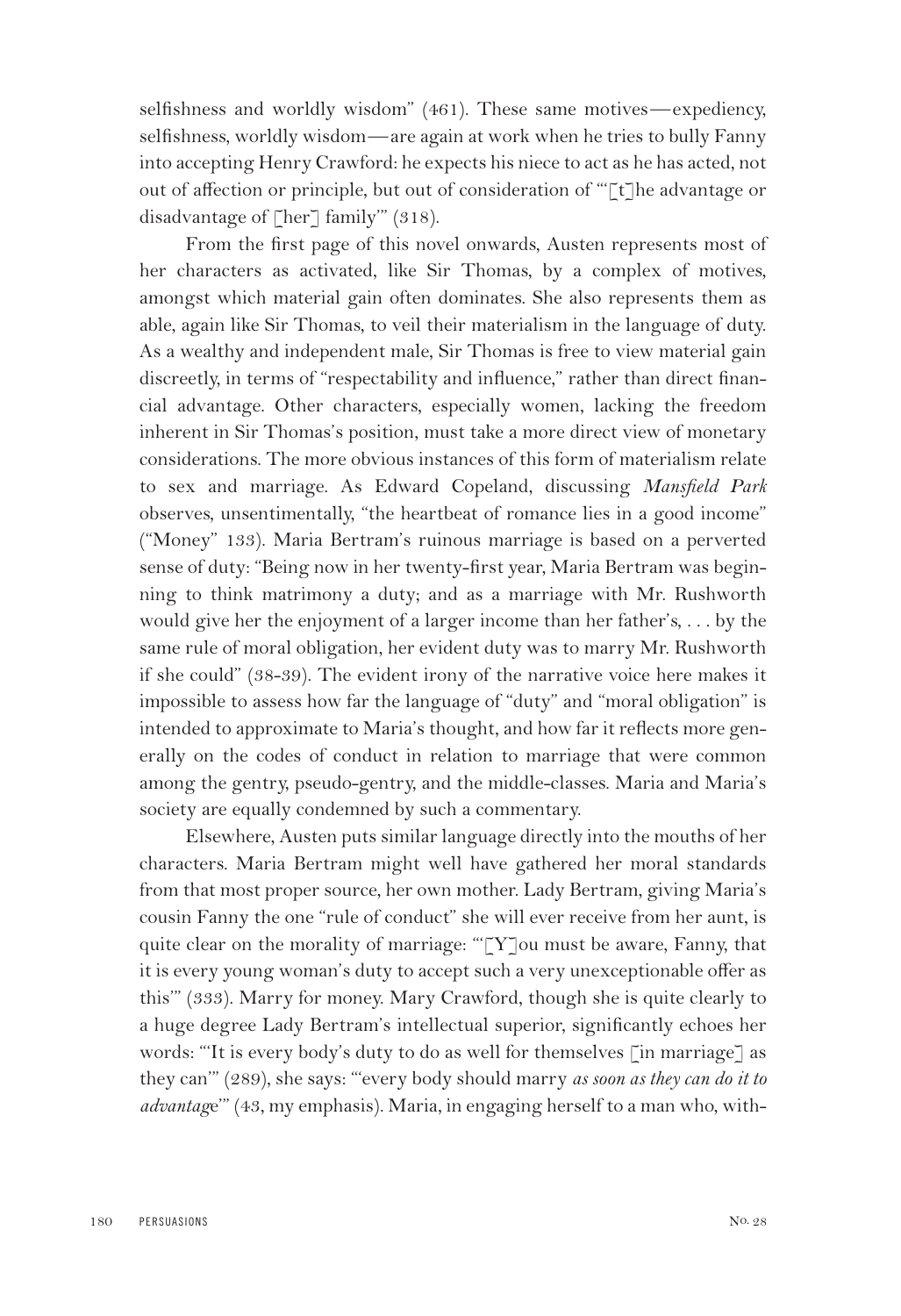out his twelve thousand a year, "'would be a very stupid fellow,'" according to Edmund (40), "'has done no more than what every young woman would do,'" according to Miss Crawford (108). Mary's confusion of the monetary, the moral, and the sexual resounds throughout the novel, both through her own voice and through that of other characters.

Perhaps the most blatant example of this frank and unquestioning acceptance of the monetary basis of sexual life in the upper and middle classes is Mary Crawford's comment on the Bertram/Rushworth marriage. Maria, giving her first party of the London season in "'one of the best houses in Wimpole Street,'" is expected to feel "'that she has got her pennyworth for her penny'" (394). This expression, which Miss Crawford herself acknowledges to be a "'vulgar phrase,'" makes brutally plain the shamefully commercial nature of the transactions between the Rushworths: he has bought her, and she has bought him, or at least his position, with her body, her "penny": Wimpole Street and its resplendent parties are merely her "pennyworth" (395). " $[E]$ very thing is to be got with money": Mary speaks of this as "the true" London maxim'" (58), and she has inevitably absorbed the values of her culture and her education.

Mary Crawford, as well as being pretty and lively, is evidently highly intelligent, as her conversation shows. She is also capable of sympathy: she shows in her kindnesses to Fanny "the really good feelings by which she was almost purely governed" (147). But Austen represents Mary Crawford's moral confusion over money—a culturally-conditioned confusion—as dulling both her innate intelligence and her capacity for sympathy. Mary makes a typical comment on the unhappy marriage of her friend, Mrs. Fraser: "'She could not do otherwise than accept him, for he was rich, and she had nothing'" (361). Miss Crawford here seems quite oblivious of the fact that she is talking to Fanny Price, who, having less than nothing, has, all the same, just refused Mary's rich brother. A more distasteful example of this growing blindness to other people and their sensibilities is Mary's letter to Fanny enquiring about Tom Bertram's illness. She assumes that Fanny's feelings towards Tom's danger must be identical with her own, and she exhorts Fanny not to trouble "'to be ashamed of either my feelings or your own'" (434), believing Fanny must be as content to see her eldest cousin dead and Edmund the heir in his place as Miss Crawford herself would be.

Mary Crawford, in fact, generalizes so much from her own standards unsurprisingly, since they are those of most her acquaintance—that she assumes that these standards are, or should be, universal. When Edmund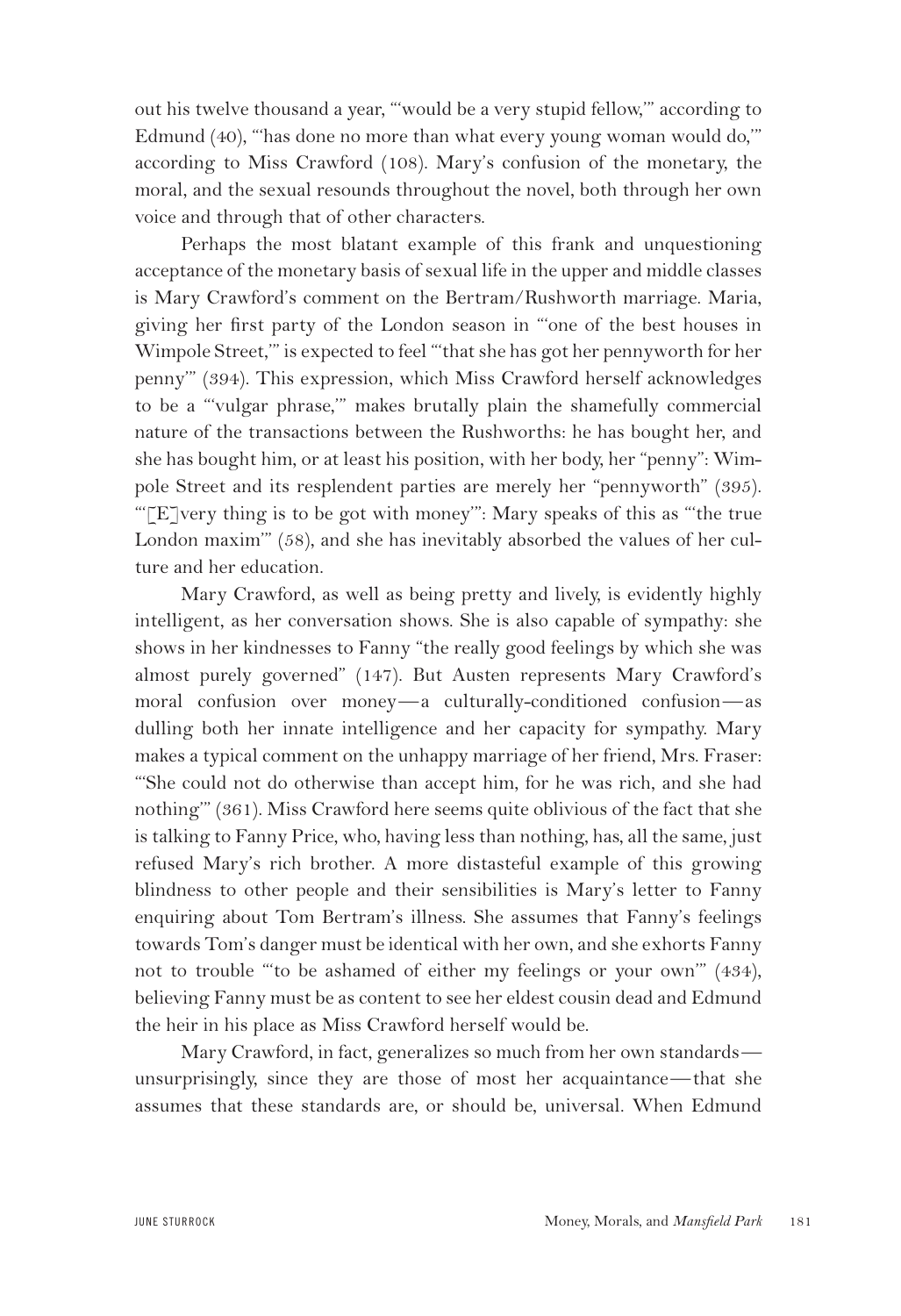Bertram asks her—or states—"'You intend to be very rich,'" her immediate, if half-playful, response is, "'To be sure. Do not you?—Do not we all?'" (213). And she soon follows this asseveration by jeering at Edmund's declared intention of aspiring merely to "'[h]onesty . . . in the middle state of worldly circumstances'" (214). Austen represents Mary Crawford as being as acquisitive in her own way as Mrs. Norris—whom, being perceptive, Miss Crawford seems to dislike—is in hers. In fact, Mrs. Norris, with her "infatuating principle" (8) of unnecessary thrift and her keen eye for the main chance, which tends to light on such trifles as cream cheeses, recipes, plants, pheasants' eggs, scraps of green baize, and basins of soup, can be regarded as a sort of rather surprising parody of Miss Crawford. Mary's envious eye, however, is cast on larger goals—not on such perquisites as free meals and carriage rides, but on the impressive fortunes of Mr. Rushworth and Tom Bertram (161, 434).

This comparison may perhaps seem rather far-fetched, though it is one of many possible parallels, given that virtually every character in *Mansfield Park* is represented in terms of his or her diseased relationship with money. Tom Bertram is the wastrel heir so often found in eighteenth- and nineteenth-century fiction, "with all the liberal dispositions of an eldest son, who feels born only for expense and enjoyment" (17). His sisters already show their bent towards materialism in childhood. On Fanny's first day at Mansfield Park they "make her a generous present of some of their least valued toys" and then take up "whatever might be the favourite holiday sport of the moment, making artificial flowers or wasting gold paper" (14). To use the critical terms of Edward Copeland, Austen represents them as budding consumers. A fine display of the various kinds of attitudes towards money arises from the subject of the improvements at Sotherton. Maria, calmly assuming the right to spend Rushworth's money, tells him his best friend would be the notoriously expensive Humphry Repton. Mrs. Norris, who likes to spend anyone's money except her own, agrees, telling Rushworth that he need not worry if Repton's rates were doubled (53). Edmund would like to oversee his own improvements while Mary would gladly pay to avoid the trouble (56-57). And so on.

All this characteristic chatter seems harmless enough, but the fact is that the novel's catastrophes are occasioned by these false attitudes towards money. Maria's adultery and eventual imprisonment with Mrs. Norris are a natural consequence of marrying for money. Sir Thomas's unhappiness is a result of having encouraged this marriage while knowing Maria's motives perfectly well. Rushworth suffers humiliation because he has bought what should not have been for sale: "His punishment followed his conduct, as did a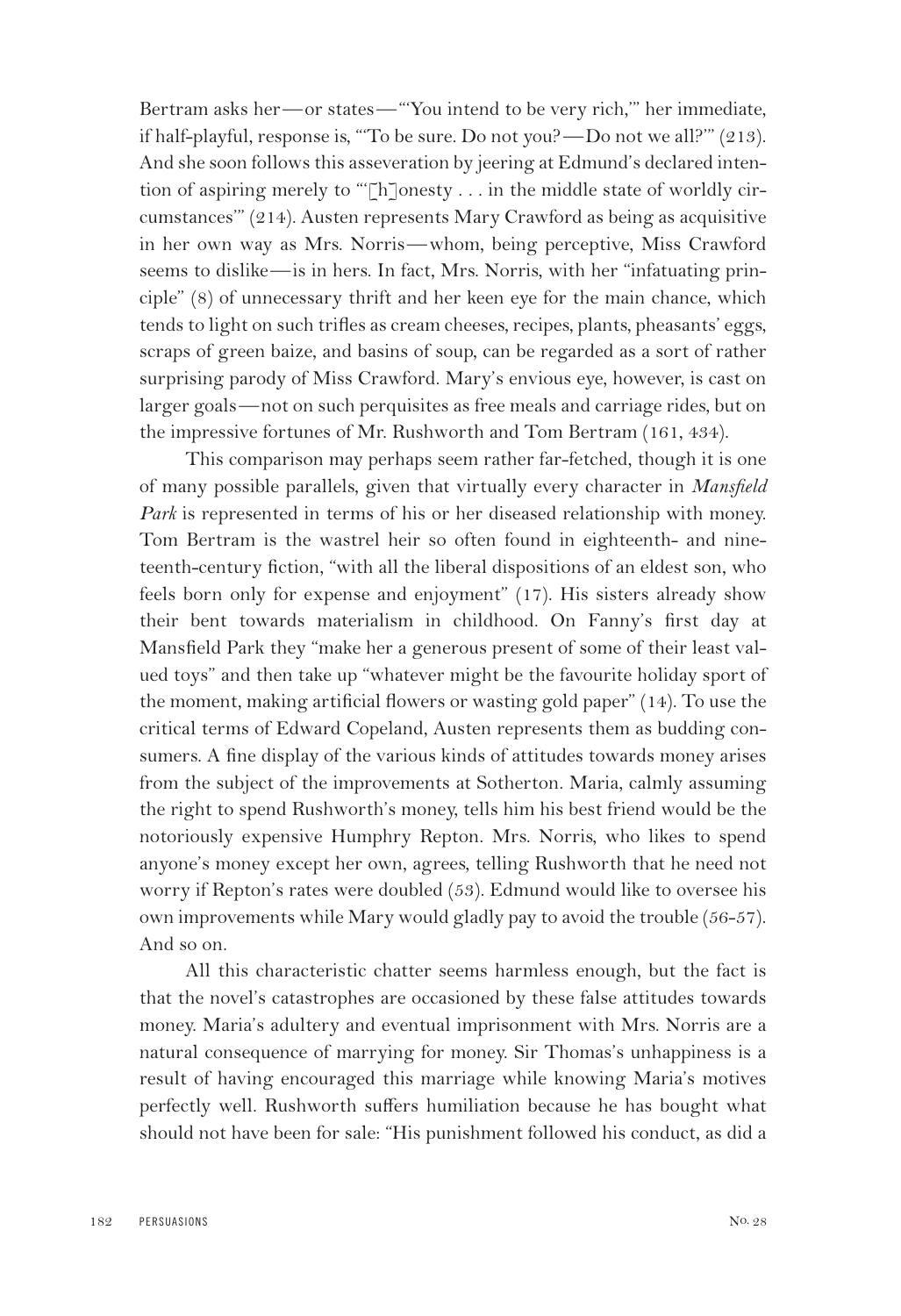deeper punishment, the deeper guilt of his wife" (464). Henry Crawford's loss of happiness also comes about as a result of his attitudes towards his financial life. He treats his estate at Everingham as merely a producer of money and game, until he is prompted to consider changing his ways by his understanding of Fanny's values: "Had he done as he intended, and as he knew he ought, by going down to Everingham after his return from Portsmouth, he might have been deciding his own happy destiny" and have ended up happily married to Fanny (467). His decision to choose immediate pleasure rather than his responsibilities results in his loss of "his best, most estimable and endeared acquaintance," as well as "the woman whom he had rationally, as well as passionately loved" (469).

Apart from Edmund Bertram, the only characters Austen represents as being free from venality are the younger Prices. In a novel, that is, in which, as John Wiltshire says, nearly every character is extremely wealthy ("*Mansfield Park, Emma, Persuasion*" 59), only the few characters who know something of poverty see money as connected with work and responsibility rather than with sex, luxury, influence, and indulgence. Perhaps this contrast between rich and poor argues that there is some truth in the assertion made by a character in one of Iris Murdoch's novels: "it is only poor people who don't want money, they lack the concept" (483). Austen, of course, accounts for it differently. The young Prices have some rather uncomfortable privileges: "the advantages of early hardship and discipline, and the consciousness of being born to struggle and endure" (473).

I will end by returning to the West Indies. I have argued that Sir Thomas's position as owner of an Antiguan property relates to one of the novel's on-going moral concerns, the damage done by false attitudes towards money and by the failure to question societal norms in regard to money.<sup>3</sup> In arguing in this deliberately old-fashioned way, perhaps I might be regarded as being engaged in what John Wiltshire calls "decolonising" the novel, in that my attention is directed firmly, as Said says Austen's is, towards England, towards English relationships and English failures. Sir Thomas's position as an Antiguan land owner is symptomatic of his attitudes towards the acquisition and retention of wealth. However, I agree with Robert Irvine's claim: "*Mansfield Park* provides us with a way of thinking about the interpenetration of global economic relations with everyday life. A postcolonial approach to this text could remind us of our ongoing implication in those relations" (140). Reading *Mansfield Park* can not only remind us of our implication in these relations but also direct our attention towards the habitual cupidity on which such relations are based.